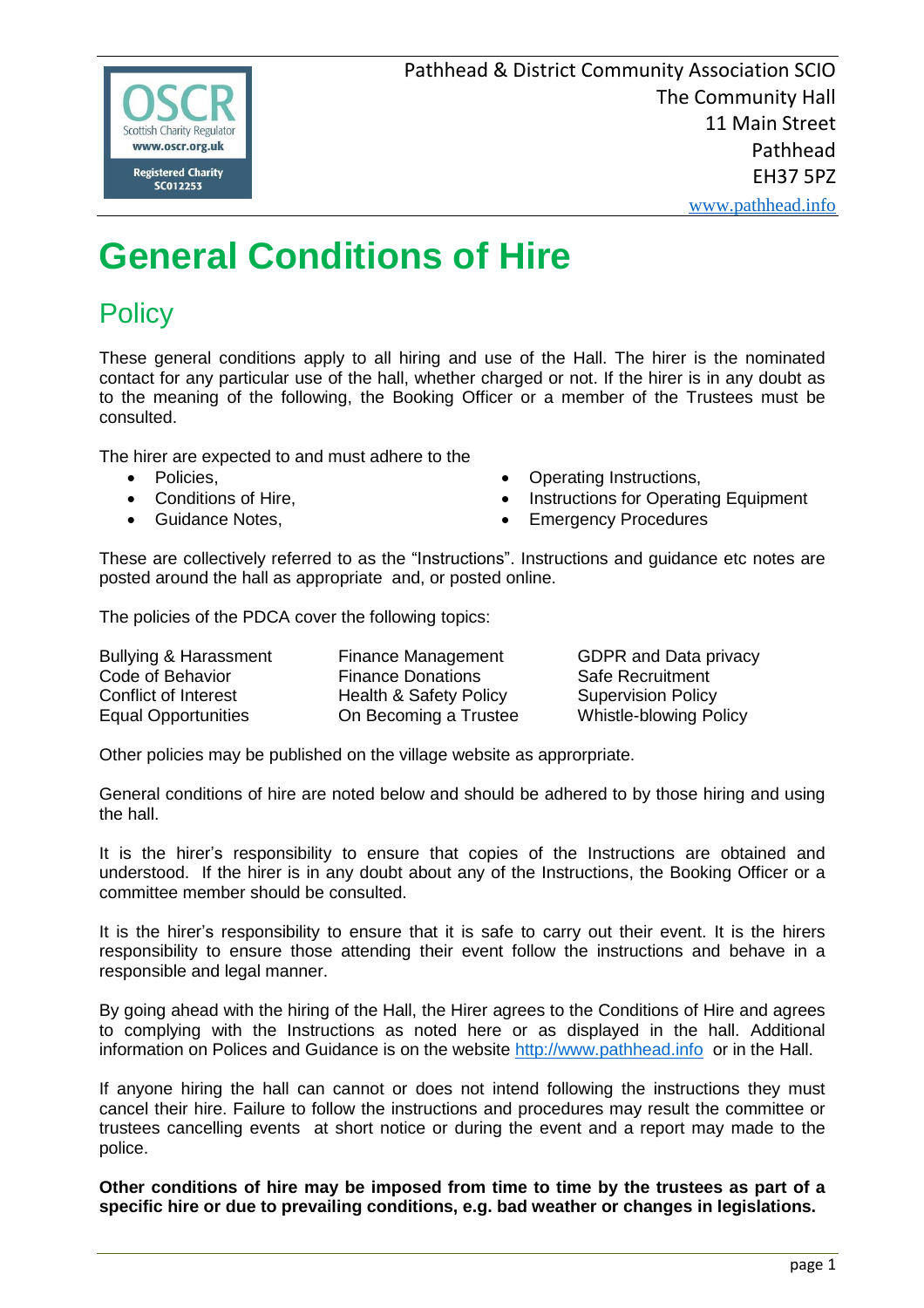

# **General Conditions**

# **1. Maintenance**

The hirer shall:-

- be responsible for the maintaining the contents, fittings and fabric of the hall to the condition prior to hire;
- be responsible for other users within their group whatever their capacity;
- assess any damage that may impact on the health and safety of users as to whether their event should continue
- report all damage(including accidental) as soon as possible to a member of the PDCA committee;
- complete any relevant incident forms to be found;
- make good or pay for repair to damage caused by their use;

For the reasons above all hirers should familiarise themselves with the facilities, to ensure that they are not charged for damage they did not cause and to ensure emergency equipment is in order. Please find a check list on the website http://www.pathhead.info/

## **2. Use of Village Hall**

The Hirer shall not use the Village Hall for any purpose other than that described in the Hiring Agreement and shall not sub-hire or use the Village Hall or allow the Village Hall to be used for any unlawful purpose or in any unlawful way nor do anything or bring onto the Village Hall anything which may endanger the same or render invalid any insurance policies in respect thereof.

Noisy, drunk and disorderly or criminal behaviour shall not be permitted either in the Hall or in its immediate vicinity. The Hirer must ensure those attending and leaving events do so quietly and respectfully so as to not disturb our neighbours or other villagers. In the event of any disturbances the police may be called or contacted after the event and a crime reported.

## **3. Health and Safety Compliance**

The Hirer must comply with the PDCA's Health and Safety policy and with the guidance and instruction notes made available either in the hall or on the website.

Health and safety are a priority for the PDCA scio, however members of the PDCA cannot be there for every event and or check the hall between events.

Hirers must ensure they use the facilities in a safe manner. Hirers must check that the hall and the conditions at the time, including the weather, are suitable for the event to proceed. If necessary they must cancel their event or take necessary additional safety and security steps (e.g. gritting the path).

The Hirer must ensure that the Village Hall is not occupied by more than 120 people at any time. All fire exits, outside and inside must be kept clear. Both of the double doors at the front of the hall must be unlocked.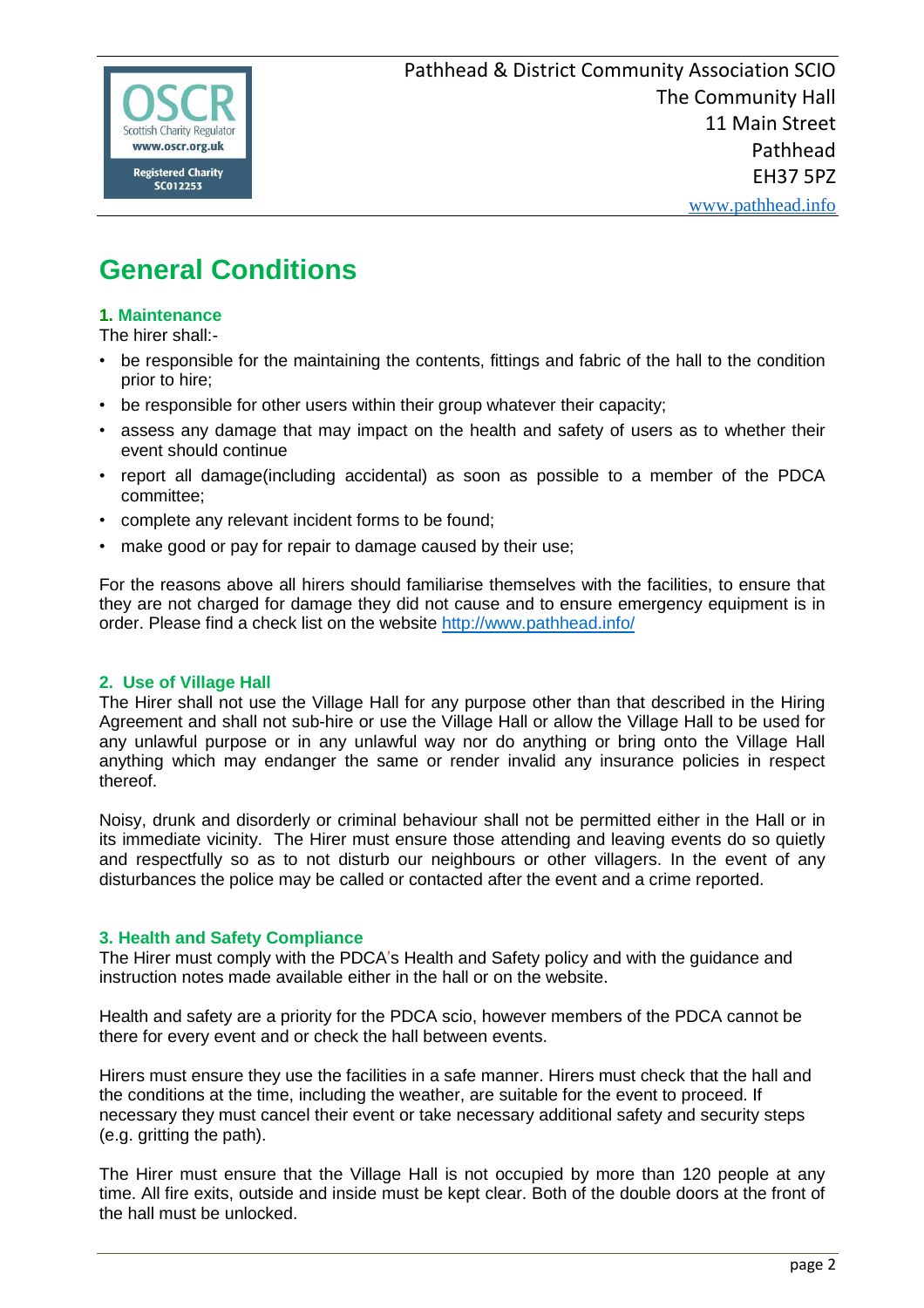

Any health and safety incidents, accidents or near misses should be reported using the incident forms provided.

## **4. Food Hygiene**

The Hirer shall:-

- if preparing, serving or selling food, observe all relevant food health and hygiene legislation and regulations. Guidance is provided on food hygiene;
- note that the kitchen facilities are provided for warming or reheating pre-cooked food only:
- ensure children do not prepare or heat food and are supervised at all times;
- use the cleaning products provided, but if necessary users must provide their own cleaning products, to clean the kitchen before and after use;
- not store food in the fridge or any cupboards for any extended period nor leave it after an event. All food left in the hall, unless by prior arrangement will be disposed of;

The kitchen is not to be used for:-

- the preparation of raw foods and cooking from raw foods;
- the preparation of food for business ventures;

#### **5. Basic Equipment**

Some basic equipment is provided by the hall for general use. This includes: chairs, tables, kitchen implements and equipment. Users should not assume that all equipment in the hall is for general use but should confirm with the committee that they can use any specific set of equipment. All equipment should be used in line with guidelines posted in the hall, health and safety polices and inline with the ages of participants in any event.

All damage or breakages to equipment should be reported as incidents using the forms provided. The committee may charge for intentional damage, vandalism or dame arising from misuse.

#### **5. Electrical Equipment**

The Hirer shall ensure that all electrical equipment belonging to the Hall and any electrical equipment brought in by the Hirer are used safely in accordance with the Instructions provided, health and safety polices and in line with the ages of participants in any event.

Users should not assume that all electrical equipment in the hall is for general use but should confirm with the committee that they can use any specific set of equipment. All equipment should be used in line with guidelines posted in the hall,

Stage lights, other than the striplights should not be used without consultation with the committee or the Pathhead Players. Prior agreement must be sought from the Committee or PP if the halls stage, sound or lighting equipment is to be used.

Any equipment brought in to the hall is the responsibility of the Hirer and should comply with existing legislation or best practice - e.g. it must be PA tested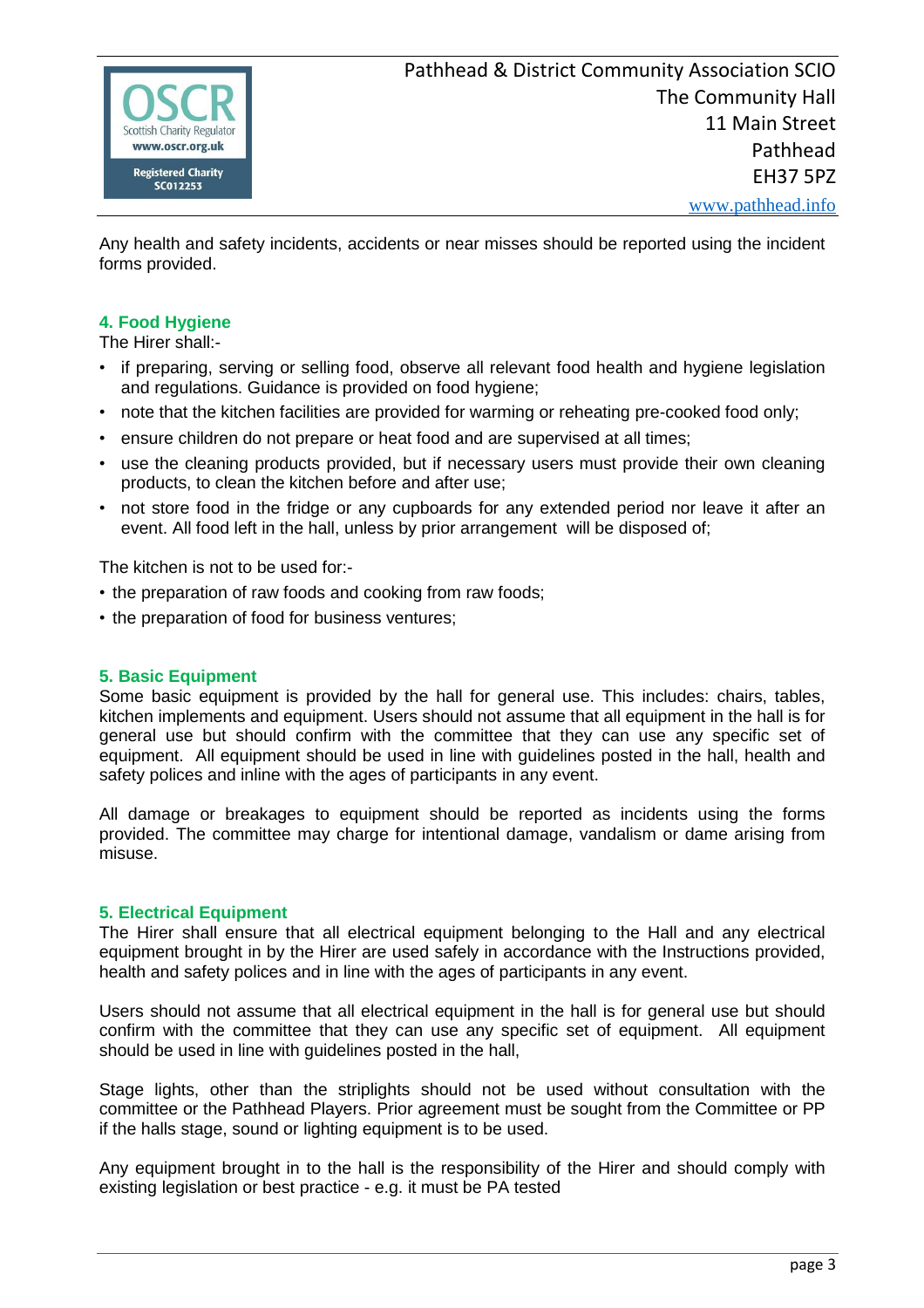

Hirers follow the instructions on switching on the heating for short periods. These are in the kitchen next to the boiler. Hirers should not change the auto/timed functions.

Public Wifi is provided for general use. If the wifi is required for any commercial activity, live streaming, gambling etc the committee should be contacted. Hirers of the hall must take responsibility and ensure the wifi is not used for inappropriate or illegal activities.

## **6. Accidents and Dangerous Occurrences**

Guidance is provided on what to do in the event of an accident. The Hirer:-

- must report all accidents involving injury to hall users to a member of the Hall committee as soon as possible
- must complete the relevant section in the Village Hall's accident and incident forms.

Guidance of what to do in the event of a fire must be followed. Instructions are posted around the hall.

A basic first aid kit is provided in the kitchen together with accident and incident forms Hirers should clean up after the incident, some cleaning products are supplied.

## **7. Gaming, Betting and Lotteries**

The Hirer shall ensure that nothing is done on or in relation to the Village Hall in contravention of the law relating to gaming, betting and lotteries. The Hirer is responsible for ensuring they have the necessary licenses for any events involving Gaming, Betting and Lotteries.

#### **8. Alcohol, Smoking and Drugs**

The Hirer agrees to follow The Licensing Laws, the rules of the Pathhead Sports and Social Club and the PDCA. Hirers must not sell or serve alcohol without consulting the Social Club. The bar staff will be guided by the licensing laws, no one under the age of 18 shall be permitted to consume alcohol and will not serve those they consider too drunk

No illegal drugs may be brought into the Village Hall or used in the vicinity.

Smoking including vaping and the use of e-cigarettes is not allowed in the Village Hall. Litter and cigarettes should be disposed of into the containers provided.

#### **9. Care of Children and Vulnerable people**

The Hirer shall ensure that any activities for children or vulnerable people comply with the PDCAs polices, with current legislation and best practice. This includes ensuring all children are supervised by their parents or quardians or that any other supervisors have the appropriate disclosure documents, certificates and training. The Hirer shall provide the Village Hall committee with a copy of their Child Protection Policy on request. Supervision of all events is the responsibility of the Hirer.

All events must be supervised by at least one person over the age of 21. Any events involving a significant number of young people will need to be supervised by more than one suitable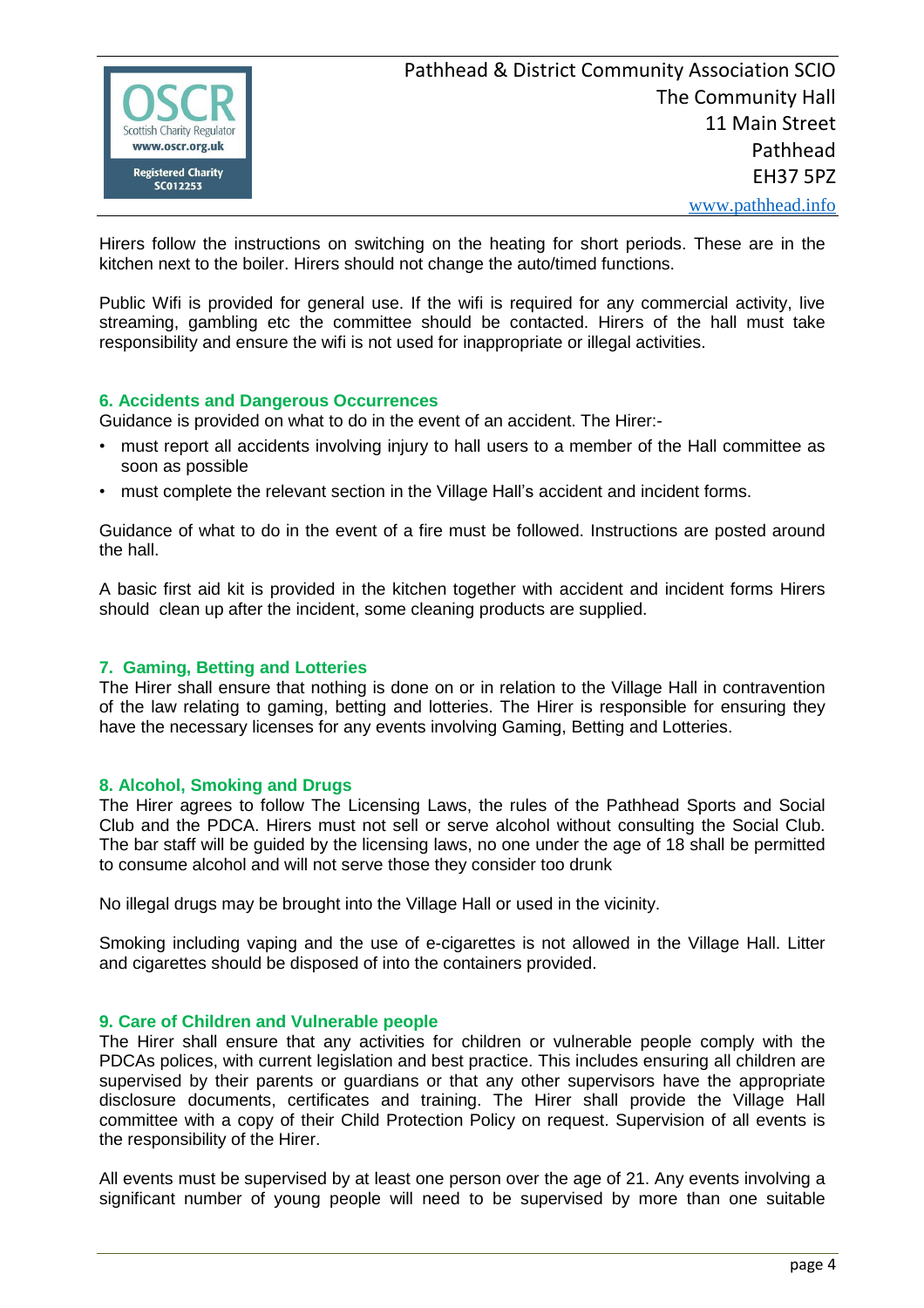

person. The Hall reserves the right to be informed of the supervision arrangements for any event. The Hall will close events that are not properly supervised.

#### **10. Animals**

The Hirer shall ensure that no animals (including birds) except assistance dogs are brought into the Village Hall, other than for a special event or as specifically agreed to by the Village Hall Committee. The hirer will be responsible for the care of and cleaning up after any such animals. No animals are to enter the kitchen at any time.

#### **11. Start and End of Hire**

The Hirer must follow the Instructions with regard to the start and end of hire. A suitable period to set up and clean afterwards must be included in the hire. A suggested minimum of 60 minutes should be added for each event - often more time may be required. Please consider carefully.

The hall must be made clean and tidy after the event and chairs and tables are returned to their storage positions Hirers should use the chair trolley to avoid damage to the floor.

Rubbish should be taken away by the hirer for safe and appropriate disposal.

Checklists are provided to help hirers set up and take down their events.

#### **12. Payments and Deposits**

The cost of the hire will be agreed at the time of booking and should be paid promptly to the treasurer before the event or by arrangement.

A deposit may be requested prior to the hire at the discretion of the Hall committee.

Should these instructions and conditions of hire not be followed the trustees shall be at liberty to make an additional charge.

The PDCA scio will seek to recover all and any unpaid bills, rentals and any costs to make good any damage to the hall or its contents or costs arising due to breaches of the conditions.

#### **13. Stored Equipment**

The Village Hall accepts no responsibility for any equipment or other property brought on to or left at the Village Hall, and all liability for loss or damage is hereby excluded. All equipment and other property brought to the hall must be removed at the end of each hiring unless agreed otherwise with the Village Hall Committee. Fees may be charged for each day or part of a day at the hire until the equipment is removed.

The Village Hall may at its discretion, in respect of any equipment or property brought in to the Village Hall and not removed by the Hirer within 7 days after the hiring, dispose of any such items by sale or otherwise on such terms and conditions as it thinks fit, and charge the Hirer any costs incurred in storing and selling or otherwise disposing of the same.

#### **14. Insurance and Indemnity**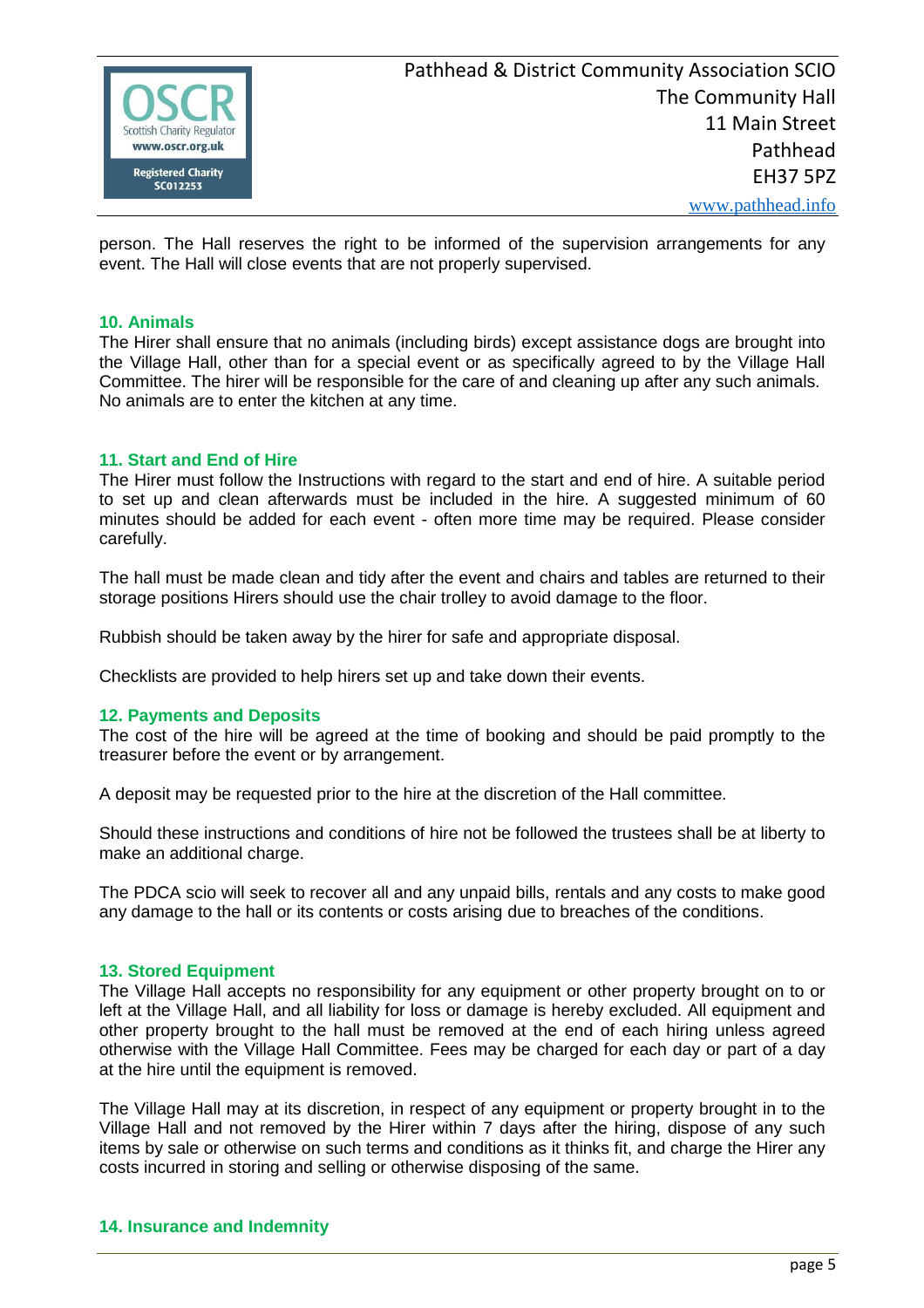

The Hirer shall be liable for the cost of repair of any damage (including accidental and malicious damage) caused by the hirer or their group or attendees to any part of the Hall or its contents during the period of hire.

The village hall holds licenses appropriate to its own activities and has appropriate insurances in place and certificates which are available on request. Anyone hiring the hall for any event should ensure they hold or have obtained any additional or special licenses or permits as appropriate for their event.

# **15.Cancellation**

The Hirer shall give a minimum of 1 weeks' notice if cancelling an event. In any such case the Hirer shall be entitled to a refund of any deposit or charges already paid less any reasonable costs incurred by the PDCA.

The Village Hall reserves the right to cancel this hiring by contacting the Hirer in the event of the Village Hall committee reasonably consider that:-

- the hire will lead to a breach of licensing conditions or other legal or statutory requirements,
- unlawful or unsuitable activities will take place at the Hall as a result of this hiring.

The Village Hall Committee may also cancel an event before it starts if they believe the weather or other conditions, e.g. a power cut, are not suitable for the event to continue or that due to damage or other events the safety of the Hall and, or attendees cannot be appropriately assured.

In any such case the Hirer shall be entitled to a refund of any deposit or charges already paid less any reasonable costs incurred by the PDCA. The Village Hall shall not be liable to the Hirer for any resulting direct or indirect loss or damages whatsoever.

Any PDCA SCIO trustee or committee member or any PSSC member may ask for an event to be cancelled, stopped or suspended if in progress, if they believe:-

- there is a reasonable chance that in continuing the event or the activities there will be a breach of the above conditions,
- there will be a danger to the safety of those attending
- that criminal activity is occurring including illegal consumption of alcohol or drugs.
- that activities taking place were not as agreed,
- that there is insufficient supervision in line with this agreement

In any such case the Hirer may not be entitled to a refund of any deposit already paid and may be asked to pay any outstanding charges to the PDCA scio. The Village Hall shall not be liable to the Hirer for any resulting direct or indirect loss or damages whatsoever.

## **15.Attachments**

- Set Up Checklist
- After Event Check List
- Accident Reproting Form
- Incident and Damage Report Form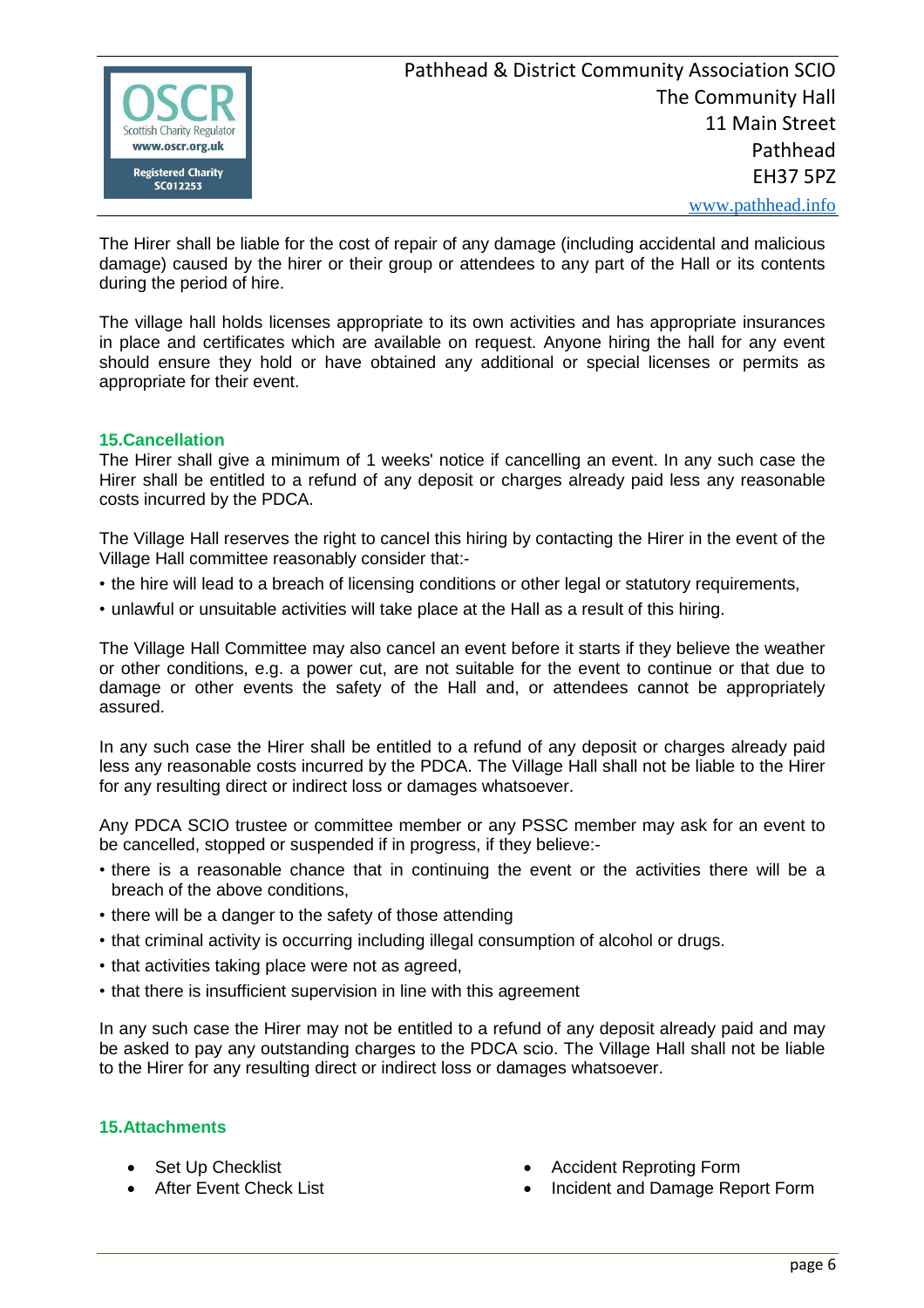

# **CHECKLIST: Set Up**

It is the hirer's responsibility to ensure the hall is suitable set up for their event and they should agree an opening time with the committee to do this. This will include time for moving chairs and tables etc using the trolleys provided if previously agreed with the committee. The hirer should insure the weather etc is also suitable. Fire exits must not be blocked. All connecting doors shall be open at all times.

If necessary, the hirer should contact a committee member to discuss requirements. The following checklist is provided for users to complete.

| <b>Safety</b>                                                           |  |
|-------------------------------------------------------------------------|--|
| Is access to the Hall safe?                                             |  |
| Are internal and external exits clear?                                  |  |
| Are both front double doors unlocked?                                   |  |
|                                                                         |  |
| Are internal wooden doors held open?                                    |  |
| Are outer toilet doors and dayroom doors (if necessary) wedged open?    |  |
| Are fire exits clear (inside and out)?                                  |  |
| Has appropriate supervision been set up including access control        |  |
| Read guidance on website and in the hall                                |  |
| Check hand santising station is available                               |  |
|                                                                         |  |
| <b>Cleaning</b>                                                         |  |
| Record any issues wrt cleanliness.                                      |  |
| Check the toilets.                                                      |  |
| Record any damage you discover.                                         |  |
| Clean and disinfect areas to be used.                                   |  |
| Clean and disinfect equipment to be used.                               |  |
|                                                                         |  |
| <b>Food Hygiene</b>                                                     |  |
| No food to be prepared.                                                 |  |
| Only pre-prepared food to be provided.                                  |  |
| Clean all cutlery dishes etc before use.                                |  |
|                                                                         |  |
|                                                                         |  |
| <b>Electrical</b>                                                       |  |
| Ask before using any hall equipment.                                    |  |
| Do not use equipment you are not trained to use.                        |  |
| Read instructions on electrical safety.                                 |  |
| Take care when using extension leads.                                   |  |
| Follow the instructions for heating by pressing the +1hr button so that |  |
| the red light is on (repeat if necessary).                              |  |
| Switch on Main lights in the hall and the dayroom.                      |  |
| <b>Any Other Comments</b>                                               |  |
| Hirers, users or attendees will not use equipment unless agreed         |  |
| beforehand with the committee.                                          |  |
|                                                                         |  |
| <b>During the Covid Pandemic:</b>                                       |  |
| Ensure those attending wear masks when entering and leaving and         |  |
|                                                                         |  |
| when walking around the hall                                            |  |
| Ensure attendees do not congregate in foyer or in front of hall.        |  |
|                                                                         |  |
|                                                                         |  |
|                                                                         |  |
|                                                                         |  |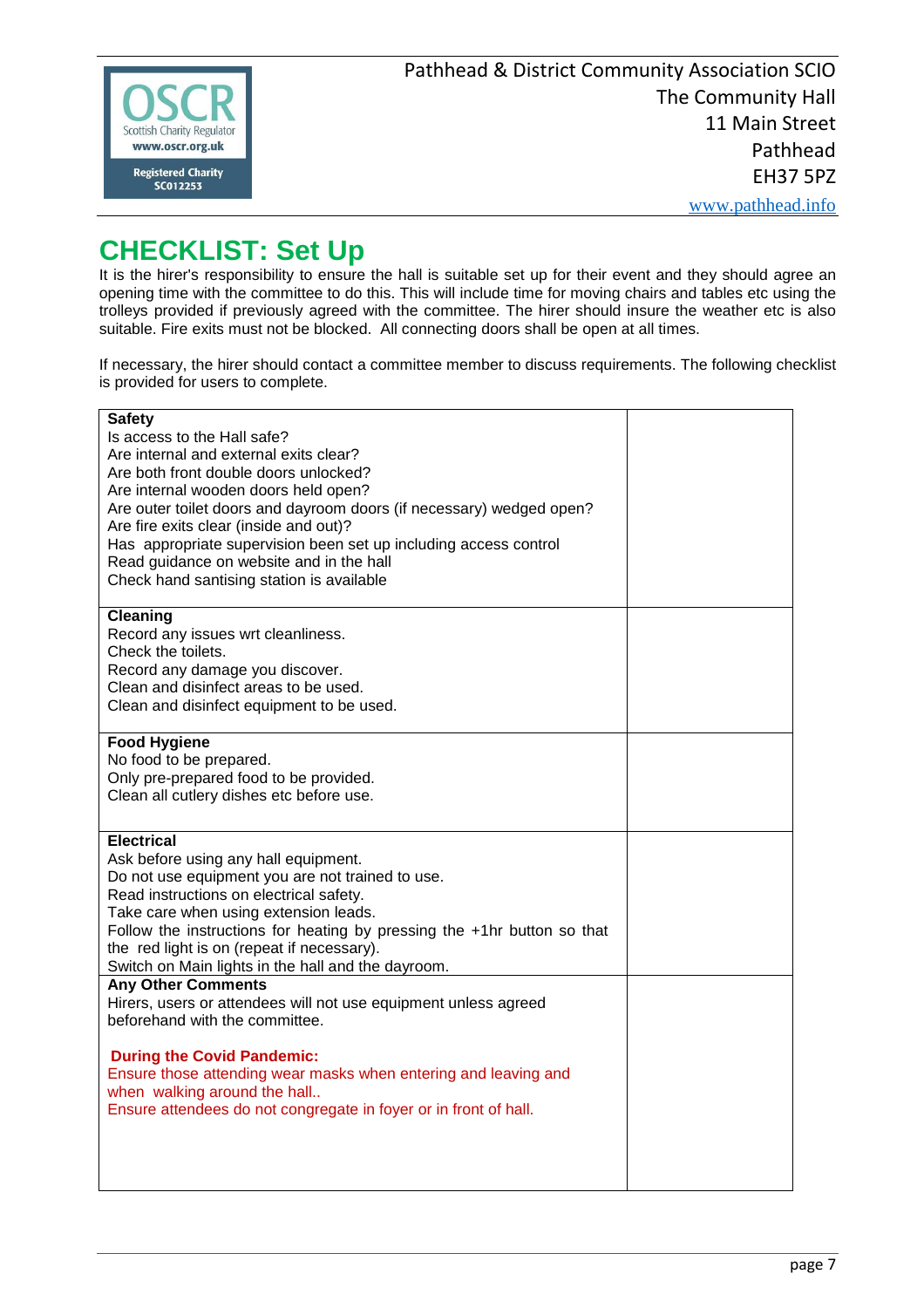

www.pathhead.info

# **CHECKLIST: After Event**

It is the hirer's responsibility to ensure the hall is clean and tidy after their event. The situation with returning chairs and tables to storage will have to be agreed as part of the hirer. The hirer should take away any rubbish they produce specifically and not fill the bins outside the hall. This does not include tissues, cloths used from the hand santising and cleaning stations that should be placed in the bins provided for disposal by the hall.

It is the hirer's responsibility to ensure that any equipment they used are left in a clean, tidy and safe condition. Items used should be disinfected. The following checklist will be returned to the Hall committee after the event together with any incident reports.

| <b>Safety</b><br>Have incidents or accidents/damage been reported?<br>Has use of first aid items been reported?<br>Have incidents been cleaned up?<br>Have any shortages in cleaning materials been reported?                                                                                                                                                |  |
|--------------------------------------------------------------------------------------------------------------------------------------------------------------------------------------------------------------------------------------------------------------------------------------------------------------------------------------------------------------|--|
| <b>Cleaning</b><br>Cleaned up spills and brush floors<br>Wiped and disinfected surfaces used<br>Checked toilets (e.g. for paper/rubbish not in bins)<br>Taken own rubbish away (excluding that at sanitising stations)<br>Recorded damage caused during the event<br>Clean and disinfect tables.<br>Returned any chairs and tables as agreed with committee. |  |
| <b>Food Hygiene</b><br>Removed all food from the fridge and kitchen<br>Nothing left on the hobs or in the cooker<br>Cleaned all cutlery or implements used<br>Cleaned fridge if used.<br>Cleaned and disinfected kitchen surfaces.                                                                                                                           |  |
| <b>Electrical</b><br>Reported any damage to electrical equipment.<br>Ensured the heating remains switched to auto but that the heating is not<br>on by toggling the +1hr button so the red light is off.<br>Switch off Main lights in the hall and the dayroom.                                                                                              |  |
|                                                                                                                                                                                                                                                                                                                                                              |  |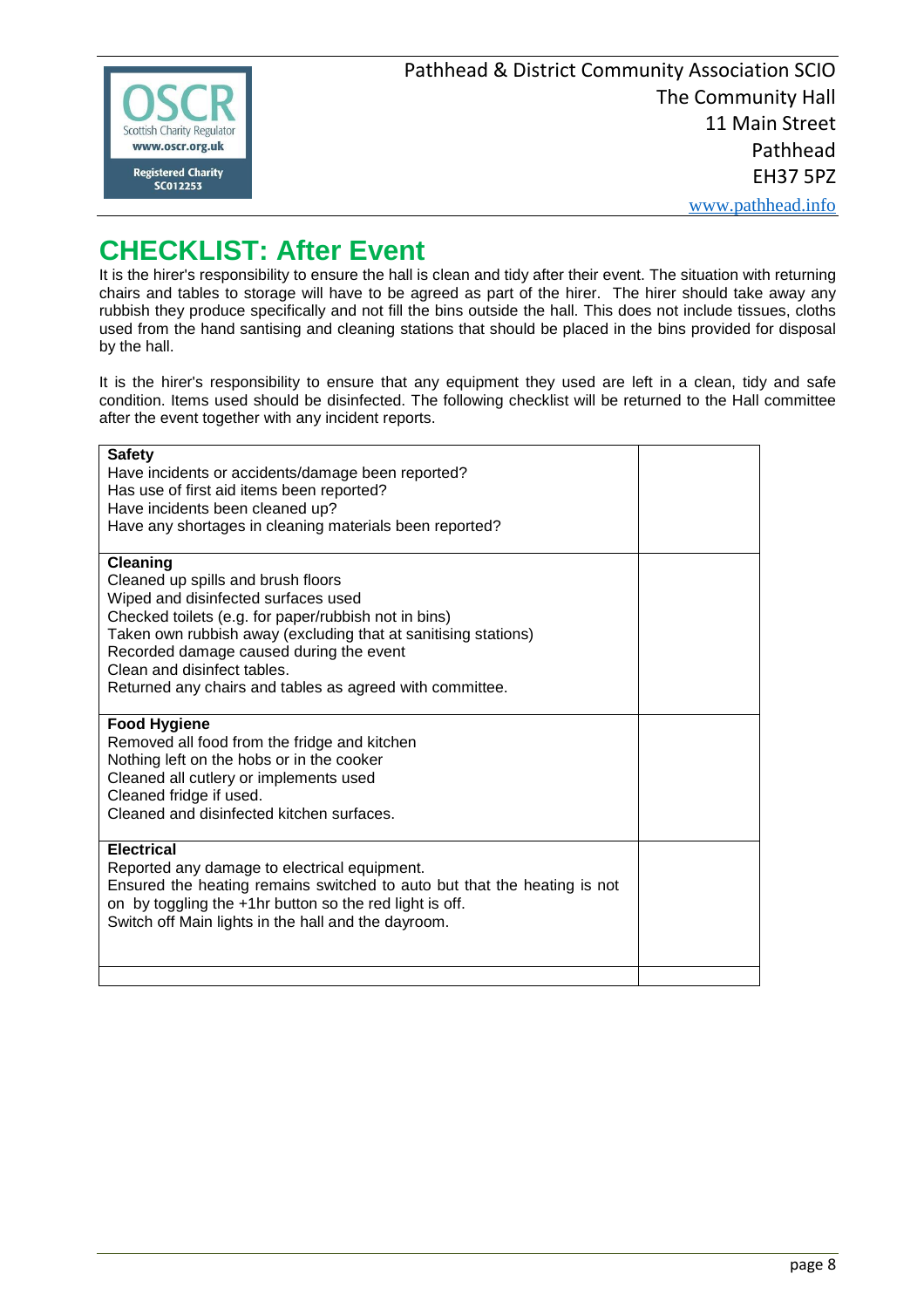

# **Pathhead & District Community Association – Accident Reporting Form**

| Please forward to a Committee Member or Trustee Neil Dumbleton<br>07880 235351              |
|---------------------------------------------------------------------------------------------|
|                                                                                             |
|                                                                                             |
|                                                                                             |
|                                                                                             |
|                                                                                             |
|                                                                                             |
|                                                                                             |
| <b>Action required to prevent recurrence:-</b>                                              |
| Anticipated absence from work: No time lost / Less than 3 days / 3 days or more             |
|                                                                                             |
| Was hospital/medical treatment obtained?<br>Yes/No                                          |
| Was first aid treatment given on site?<br>Yes/No                                            |
|                                                                                             |
| Was the incident witnessed by someone else?<br>Yes/No                                       |
|                                                                                             |
|                                                                                             |
| Yes/No                                                                                      |
| (if applicable) Was this something they were authorised to do?<br>Yes/No                    |
|                                                                                             |
|                                                                                             |
|                                                                                             |
| <b>Description of how accident/incident occurred</b>                                        |
|                                                                                             |
| individual hirer $\Box$ or member of organisation $\Box$ hiring hall                        |
| member of general public □ or employee of another organisation □ attending hall function    |
| Contractor or self-employed person carrying out work for village hall                       |
| Employee or member of village hall committee, Volunteer on village hall business            |
| Status of injured person (tick as appropriate)                                              |
|                                                                                             |
|                                                                                             |
|                                                                                             |
| Person who had the accident                                                                 |
|                                                                                             |
| Which organisation or individual was in control of the premises at the time of the incident |
|                                                                                             |
|                                                                                             |
| <b>General details of incident</b>                                                          |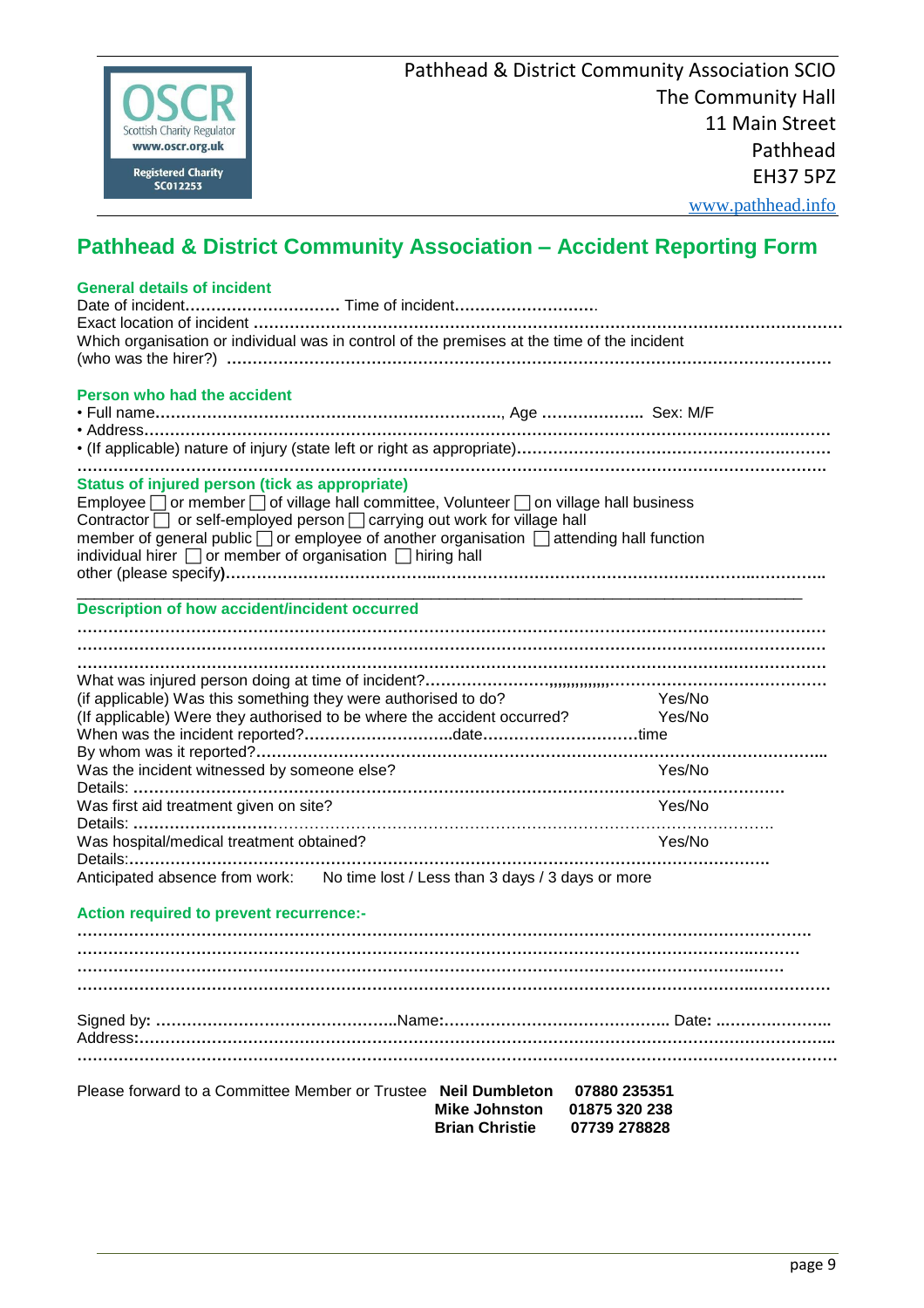

|  |  |  |  | Person who caused the damage |
|--|--|--|--|------------------------------|
|--|--|--|--|------------------------------|

- Age**……………………………..** Sex: M/F
- Address**……………………………………………………………………………………………**

| . Was the incident witnessed by someone else? | Yes/No |
|-----------------------------------------------|--------|
|                                               |        |

#### **Description of how incident/damage occurred**

| • (if applicable) Was person authorised to do the action causing the damage?<br>• (If applicable) Were they authorised to be where the incident occurred? | Yes/No<br>Yes/No |
|-----------------------------------------------------------------------------------------------------------------------------------------------------------|------------------|
|                                                                                                                                                           |                  |
|                                                                                                                                                           |                  |
| Action has been taken or is required to address any Health and safety Issue                                                                               |                  |
|                                                                                                                                                           |                  |
|                                                                                                                                                           |                  |
|                                                                                                                                                           |                  |

Address**:……………………………………………………………………………………………………………... …………………………………………………………………………………………………………………………**

| Please forward to a Committee Member or Trustee | <b>Neil Dumbleton 07880 235351</b> |               |
|-------------------------------------------------|------------------------------------|---------------|
|                                                 | Mike Johnston                      | 01875 320 238 |
|                                                 | <b>Brian Christie</b>              | 07739 278828  |